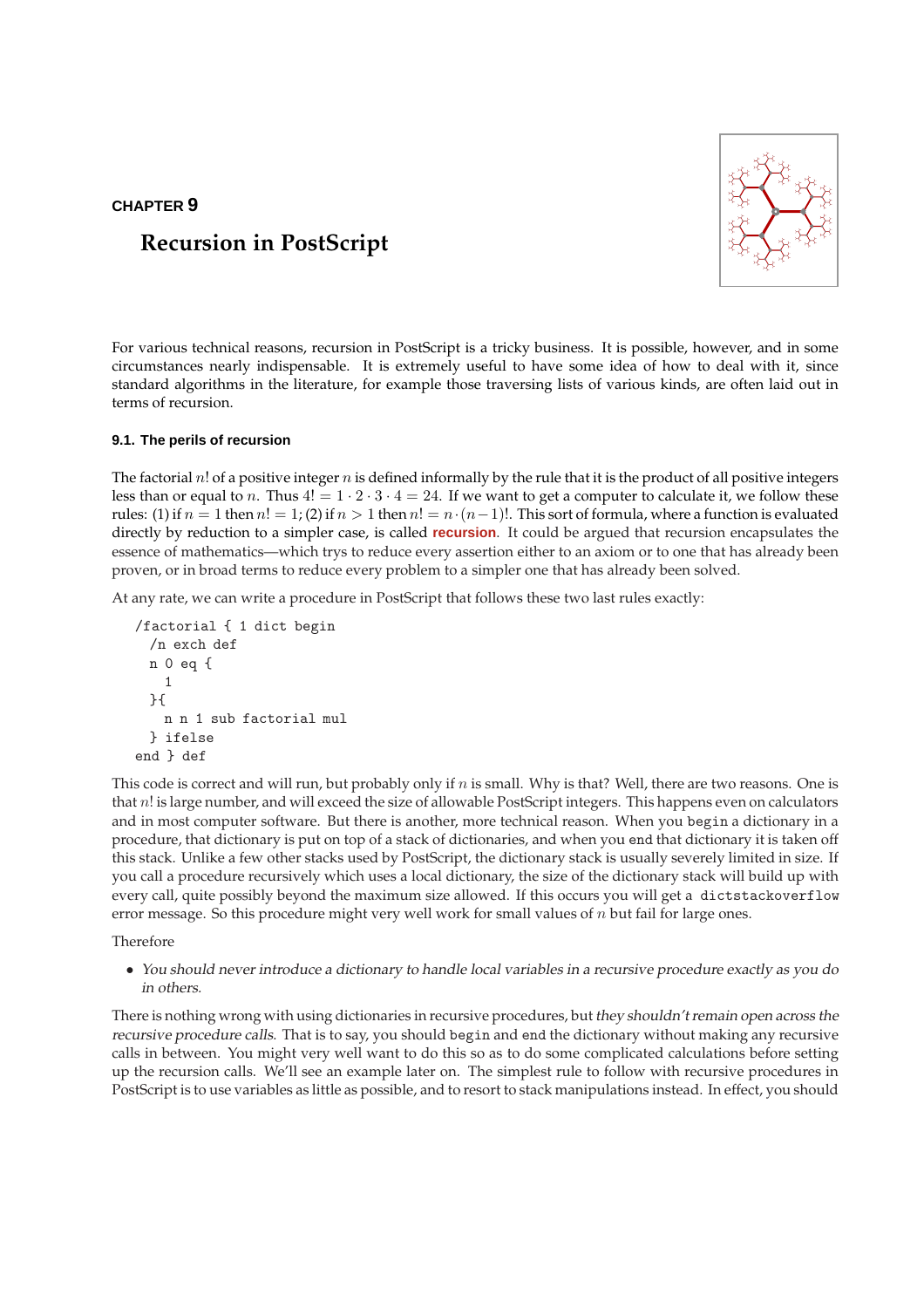use data on the stack to serve as a substitute for the execution stack PostScript doesn't want you to use. The drawback, of course, is that such manipulations are very likely to make the procedure much less readable than it should ideally be. The technique is usually painful and bug-prone, and hence best avoided. Nonetheless, here is a simple example—a correct recursive procedure to calculate n! correctly (except for problems with floating point accuracy):

```
% args: a single non-negative integer n
% effect: returns n!
/factorial {
  % stack: n
 dup 0 eq { % stack: n (equal to 0)
   pop 1 % leave 1 on the stack since 0! = 1}{
    % stack: n > 1% recall that n = n(n-1)!dup 1 sub
    % stack: n n-1factorial
    % stack: n(n-1)!mul
 } ifelse
  % stack: n!
} def
```
The comments here trace what is on the stack, which is an especially good idea in programs where complicated stack manipulations are made.

Of course this version of factorial is hardly efficient. It is simple enough to write a factorial routine that just uses a for loop. But this version illustrates nicely the perils of recursion in PostScript.

**Exercise 9.1.** The gcd (greatest common divisor) of two non-negative integers m and n is n if  $m = 0$  or the gcd of m and n mod m if  $m \neq 0$ . Construct a recursive procedure in PostScript to find it.

Overflow on the dictionary stack occurs in my current implementation only when the stack reaches a size of about 500. So much of what I am saying here is silly in many situations. But there is another reason not to allow the dictionary stack to grow large—when looking up the value of a variable, the PostScript interpreter looks through all of the dictionaries on the stack, starting at the top, until it finds the variable's name as a key. If the name is inserted in one of the bottom dictionaries, a lot of searching has to be done. The efficiency of a recursive procedure can thus be cut down dramatically as the recursion builds up.

## **9.2. Sorting**

A common and extremely useful example of a procedure which uses recursion is a sorting routine called **quick sort**. I am going to present it below without much explanation, but I shall make a few preliminary remarks.

Let me first explain what just about any sorting routine will do. It will have one argument, an array of items which can be ranked relative to each other—for example an array of numbers. The routine will rearrange the items in the array in ascending order, from smallest up. For example

```
[4 3 2 1] quicksort
```
will rearrange the items in the array to make it equal to [1 2 3 4]. You might think that this isn't a very mathematical activity, and that a mathematician would have no serious interest in such a routine, especially in PostScript where you are only interested in drawing stuff. That is not at all correct. <sup>A</sup> good sorting routine should be part of the tool kit of every mathematical illustrator. For example, we shall see a bit later on a procedure that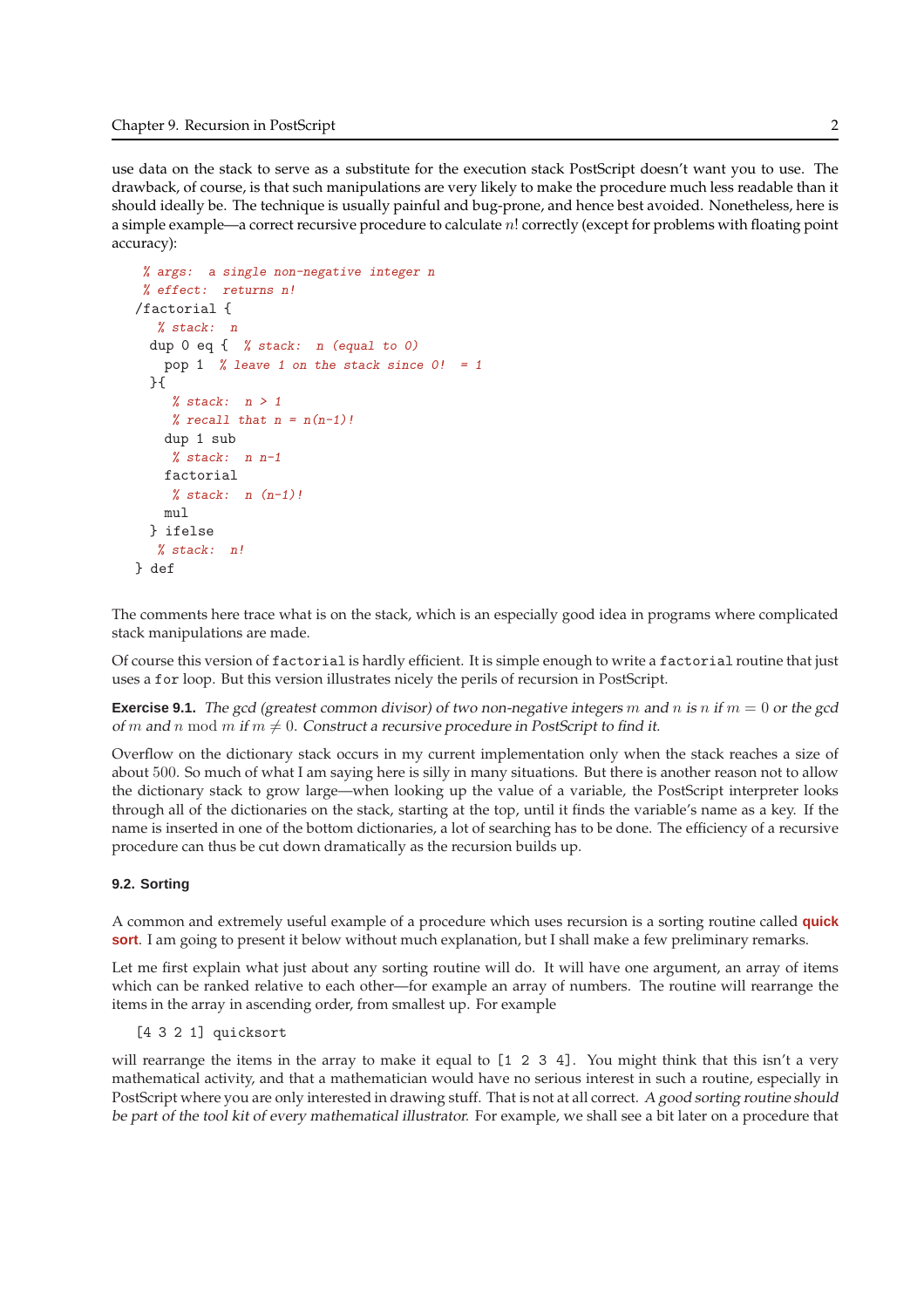constructs the convex hull of a given finite collection of points, and which depends upon a sorting routine in a highly non-trivial way. Sorting routines can also play a role in 3D drawing, where objects must be drawn from back to front.

As any introduction to programming will tell you, there are lots of ways to sort items in an array. They vary enormously in efficiency. One very simple one is called the **bubble sort**, because it pushes big items up to the top end of the array as though they were bubbles. It makes several scans of the array, each time bubbling up the largest item. For example, on the first pass it moves the largest item to the end, on the second it moves the second largest item to the place next to the end, and so on.

Here is PostScript code for a bubble sort.

```
% args: array a of numbers
 % effect: sorts the array in order
/bubblesort { 4 dict begin
/a exch def
/n a length 1 sub def
n 0 gt {
   % at this point only the n+1 items in the bottom of a remain to be sorted
   % the largest item in that block is to be moved up into position n
  n {
   0 1 n 1 sub {
      /i exch def
      a i get a i 1 add get gt {
        % if a[i] > a[i+1] swap a[i] and a[i+1]a i 1 add
       a i get
       a i a i 1 add get
        % set new a[i] = old a[i+1]put
        % set new a[i+1] = old a[i]put
      } if
    } for
   /n n 1 sub def
  } repeat
} if
end } def
```
For example, if we sort [5 4 3 2 1 0] in this way, we get successively in each bubble:

Bubble sorting is very easy to put into correct PostScript code. But it is pretty inefficient if the size  $n$  of the array is large. On the first bubbling pass it makes  $n - 1$  comparisons, on the second  $n - 2$ , etc. This makes approximately  $n(n-1)/2$  comparisons in all, so the time it takes is proportional to the square of n.

We can do much better. The sorting routine which is generally fastest of all is called **quick sort**. One of the things that makes it unusual is that it tries a **divide and conquer** approach, basically splitting the array into halves and then calling itself recursively on each half. Its running time is nearly always proportional to  $n \log n$ , a great improvement over bubblesort.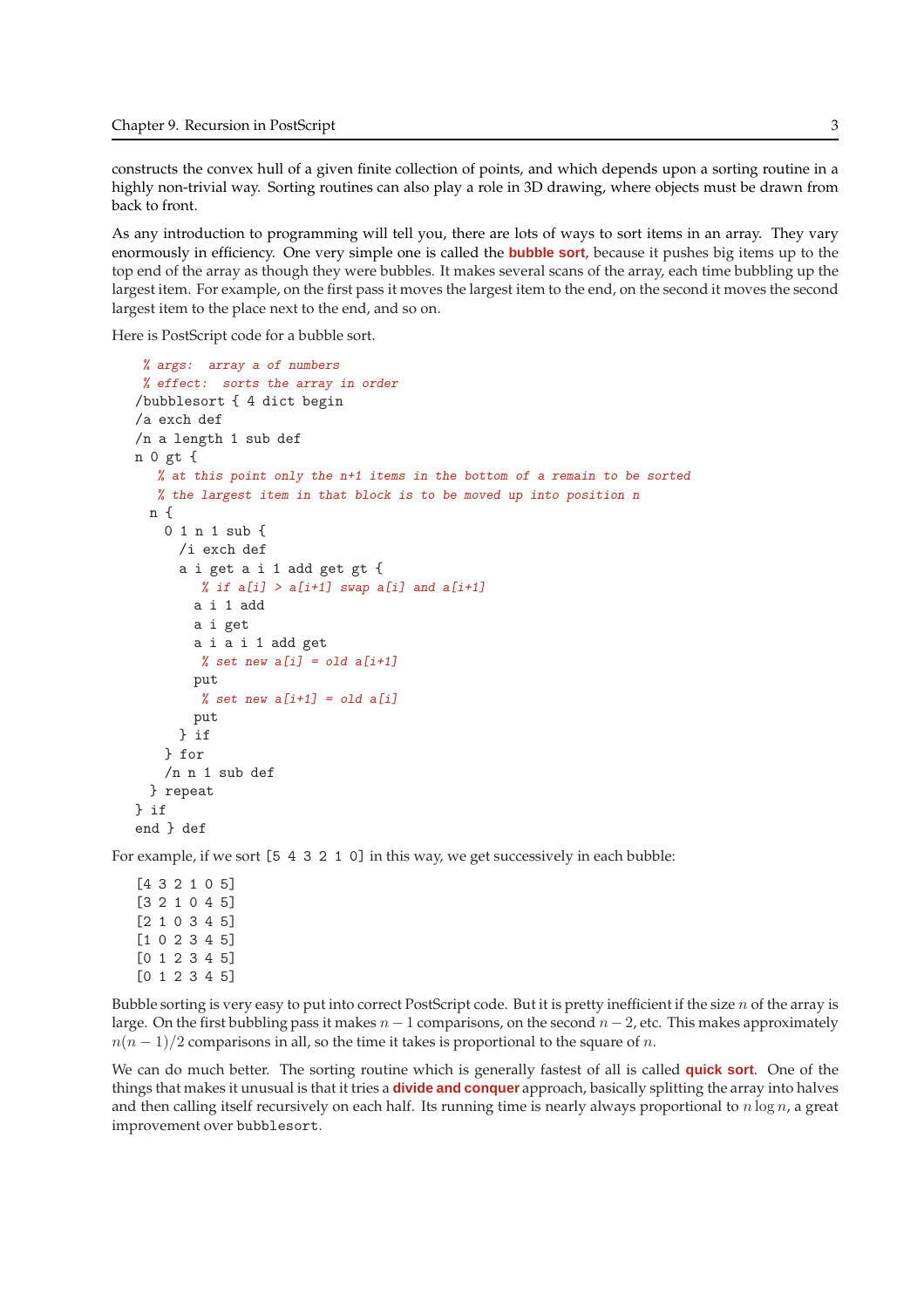Quick sort has three components. The principal routine is quicksort itself, with only the array as an argument. It calls a routine subsort which has as argument not only the array but also two indices  $L < R$  picking out a range inside the array to sort. For the call in quicksort these are 0 and  $n - 1$ . But subsort calls itself recursively with smaller ranges. It also calls a third routine partition which does the real swapping. This procedure has four arguments—the array a, a lower index L and an upper index R, and an integer x. It moves items in the [L, R] range of the array around so the left half  $[L, i]$  is made up of items less than or equal to x, the right half  $[j, R]$  of items greater than or equal to x. It then returns the pair  $i$  and  $j$  on the stack. I hide the details. of partition, but here is the pseudo-code for subsort:

```
subsort(a, L, R) {
 x := a[(L+R)/2];[i, j] = partition(a, L, R, x);
 if (L < j) subsort(a, L, j);
 if (i < R) subsort(a, i, R);
}
```
and here in PostScript is the whole package:

```
% args: a L R x
 % effect: effects a partition into two pieces [L j] [i R]
% leaves i j on stack
/partition { 1 dict begin
... end } def
% args: a L R
% effect: sorts a[L \ldots R]/subsort {
 1 dict begin
 /R exch def
 /L exch def
 /a exch def
  % x = a[(L+R)/2]/x a L R add 2 idiv get def
 a L R x partition
 /j exch def
 /i exch def
  % put recursion arguments on the stack
  % as well as the arguments for the tests
 a L j
 j L gt
 a i R
  i R lt
  % close dictionary
  end
  { subsort }{
    % get rid of unused arguments
   pop pop pop
 } ifelse
 { subsort }{ pop pop pop } ifelse
} def
 % args: a
 % effect: sorts the numerical array a
```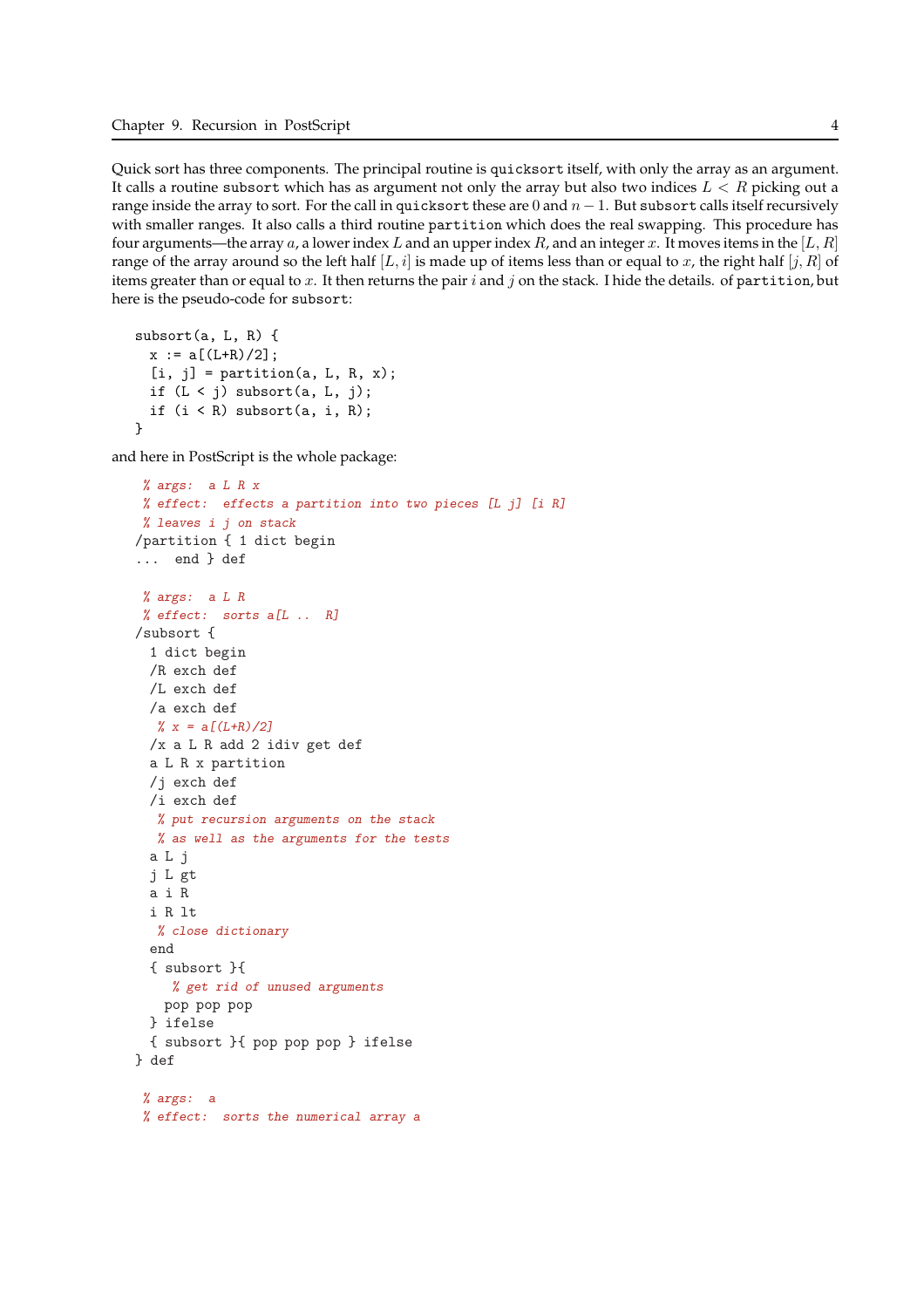```
% and leaves a copy on the stack
/quicksort { 4 dict begin
 /a exch def
 /n a length 1 sub def
 n 0 gt {
   a 0 n subsort
 } if
 a
} def
```
The important thing here is to notice how the recursive routine subsort manages the dictionary and stack in a coordinated way. The most interesting thing in the way it does that is how the arguments for the recursion are put on the stack before it is even known if the calls will be made, and removed if not used. The procedure partition, on the other hand, does not call itself and is therefore allowed to use a local dictionary in the usual way.

This will give you an idea of what goes on, but the working version of the quicksort routine has an extra feature. We will be interested in sorting arrays of things other than numbers in a moment. Rather than design a different sort routine for each kind of array, we add to this one an argument /comp, the name of a comparison test replacing lt for numbers. For numbers themselves, we would define

```
/comp { lt } def
```
and then write

/comp [5 4 3 2 1 0] quicksort

This is an extremely valuable modification.

To get an idea of how much faster quicksort is than bubblesort, if  $n = 1,000$  then  $n(n - 1)/2 = 495,000$ while  $n \log n$  is about 7,000. Of course each loop in quicksort is more complicated. In actual runs, quicksort takes 0.07 seconds to sort 1, 000 items, while bubblesort takes 0.79 seconds on the same array. The quicksort is definitely fast enough to include in drawing programs without noticeable penalty.

**Exercise 9.2.** Use recursion to draw the following picture, with an optional parameter to determine the depth of the recursion:

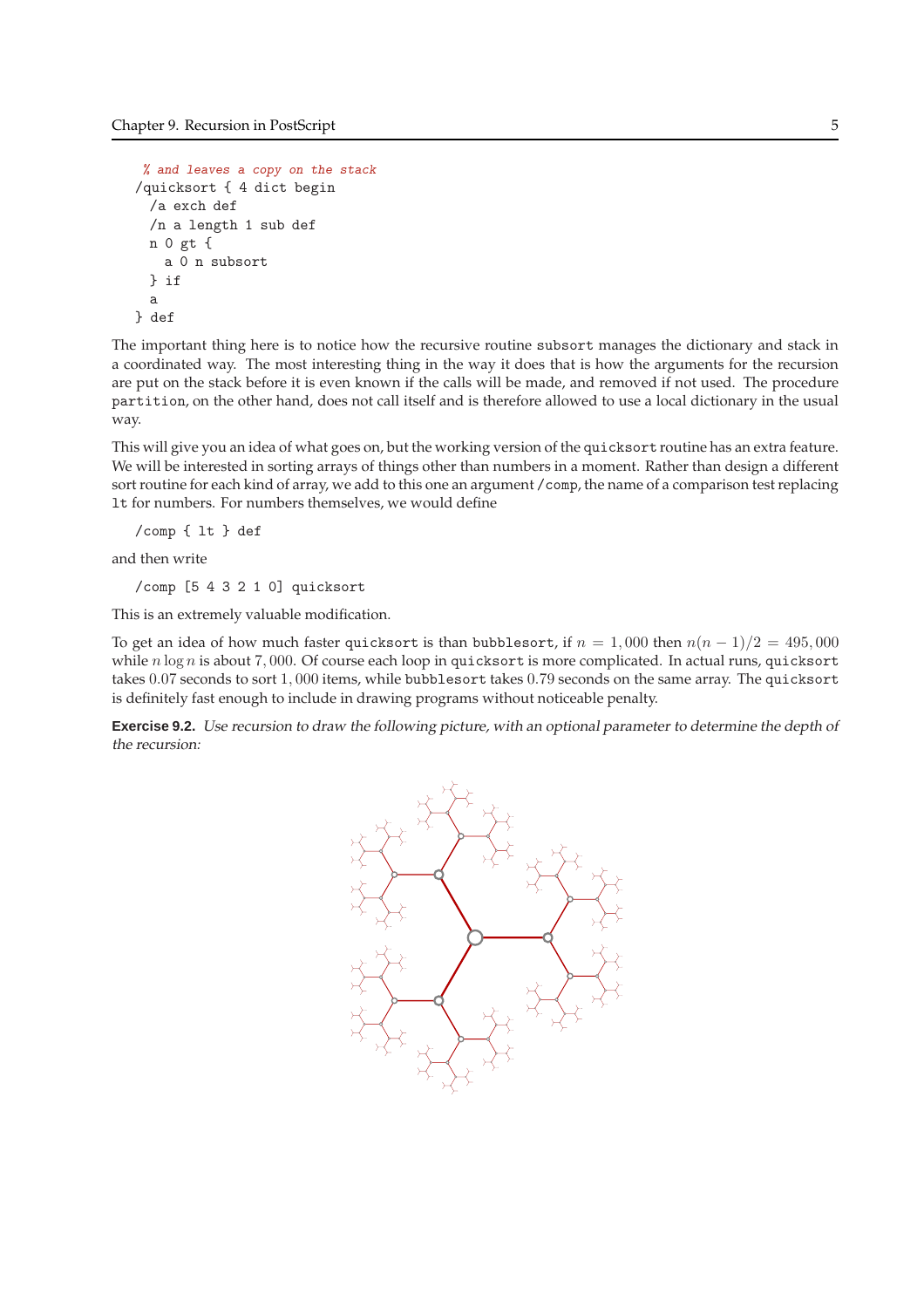Notice that even the line widths get smaller further out along the branches. If you are <sup>a</sup> mathematician, you might like to know that this is the Bruhat-Tits building of  $SL_2(\mathbb{Q}_2)$ . If you are not a mathematician, you can think of it as one non-mathematician of my acquaintance called it, "chicken wire on growth hormones."

### **9.3. Convex hulls**

Mostly to convince you that sorting is not an empty exercise, but also to give you a procedure you might find very useful, I shall describe here a well known and relatively efficient way to find the convex hull of a finite set of points in the plane. It will have a single argument, an array of points, which we may as well take to be arrays [x y]. It will return an array made up of a subset of the given set of points, listed so that traversing them in order will go clockwise around the convex hull of the point set. The output, in other words, consists of the **extreme** members of the original set, those which are in some sense on its outside. Finding the outside points, and in the correct order, is not exactly a difficult task, but before you start the discussion you might think of how you would do it yourself. Extra complications are caused by possible errors in the way PostScript handles floating point numbers.



The algorithm to be described is not in fact terribly complicated, but certain aspects of it might not seem so well motivated without a few preliminary remarks. First of all, what does sorting have to do with the problem? The following picture illustrates that points of the original data set furthest to the left and furthest to the right will be part of the output.



But finding these points will involve sorting the original point set according to values of the  $x$  coordinate. We have to be a bit more careful in fact. It might very well be the case that several points in the set have the same  $x$ coordinate, so there might not be a unique point furthest left or right. We will therefore be more particular: we say that  $(x_0, y_0)$  is less than the point  $(x_1, y_1)$  if  $x_0 < x_1$  (the first point is further left) or  $x_0 = x_1$  but  $y_0 < y_1$  (in case they have equal  $x$  coordinates, the one on the bottom will be called smaller). When we sort the data, this is the ranking procedure we use. It is still true that the largest and smallest points in the set must be part of the output.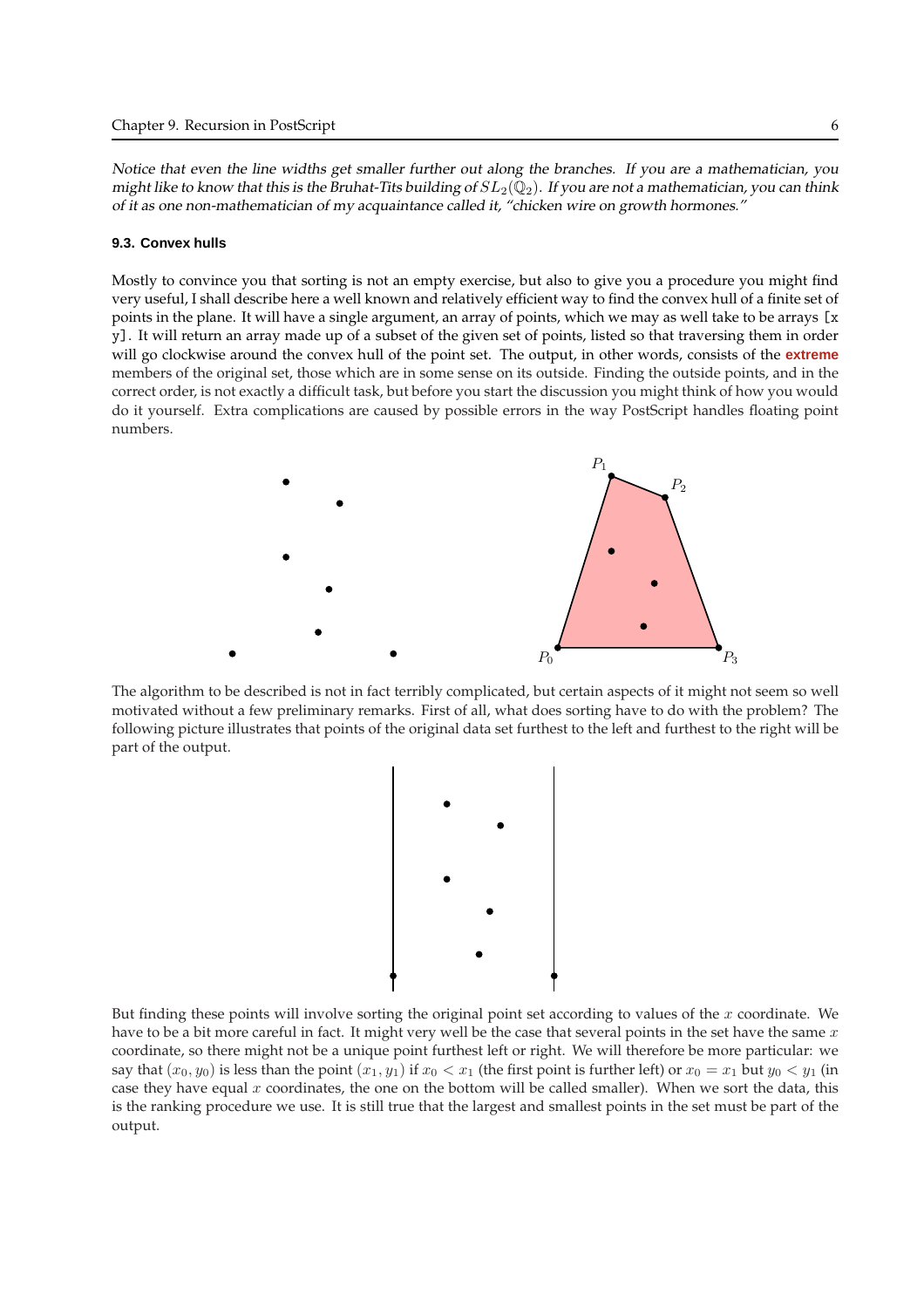In fact, sorting the original points is one of two key steps in the procedure. We may in effect assume that the original set of points is an array in which the points are listed so that points which are 'smaller' in the sense described above come first. This immediately reduces the difficulty of the problem somewhat, since we can take the first point of the (sorted) input to be the first point in the output. In the following figure the points are linearly ordered along a polygon 'from left to right' in the slightly generalized sense.



Another idea is that we shall do a left-to-right scan of the input, producing eventually all the points in the output which lie along the top of the convex hull. Then we shall do a right to left scan which produces the bottom. Again, the preliminary sorting guarantees that the last point in the array will end the top construction and begin the bottom one.

What is it exactly that we are going to do as we move right? At any moment we shall be looking at a new point in the input array. It will either have the largest  $x$ -value among all the points looked at so far, or it will at least have the largest y-value among those which have the largest x-value. In either event, let its x-value be  $x_r$ . Then we shall try to construct the top half of the convex hull of the set of all input points with x-value at most  $x_r$ . Certainly the current point  $P$  we are looking at will be among these. But as we add it, we might very well render invalid a few of the points on the list we have already constructed. We therefore go backwards among those, deleting from the list the ones which lie distinctly inside the top hull of the whole list. A point  $P_k$  will be one of those precisely when the polygon  $P_{k-1}P_kP$  has an upward bend, so that the polygon  $P_{k-1}P_kP$  is below the segment  $P_{k-1}P_kP$ . So we go backwards, throwing away those in such a bend, until we reach a triple where the bend is to the right. Then we move on to the next point to the right. The following figures show the progression across the top in a particular example, including the 'left turns' that are eliminated as we go along:

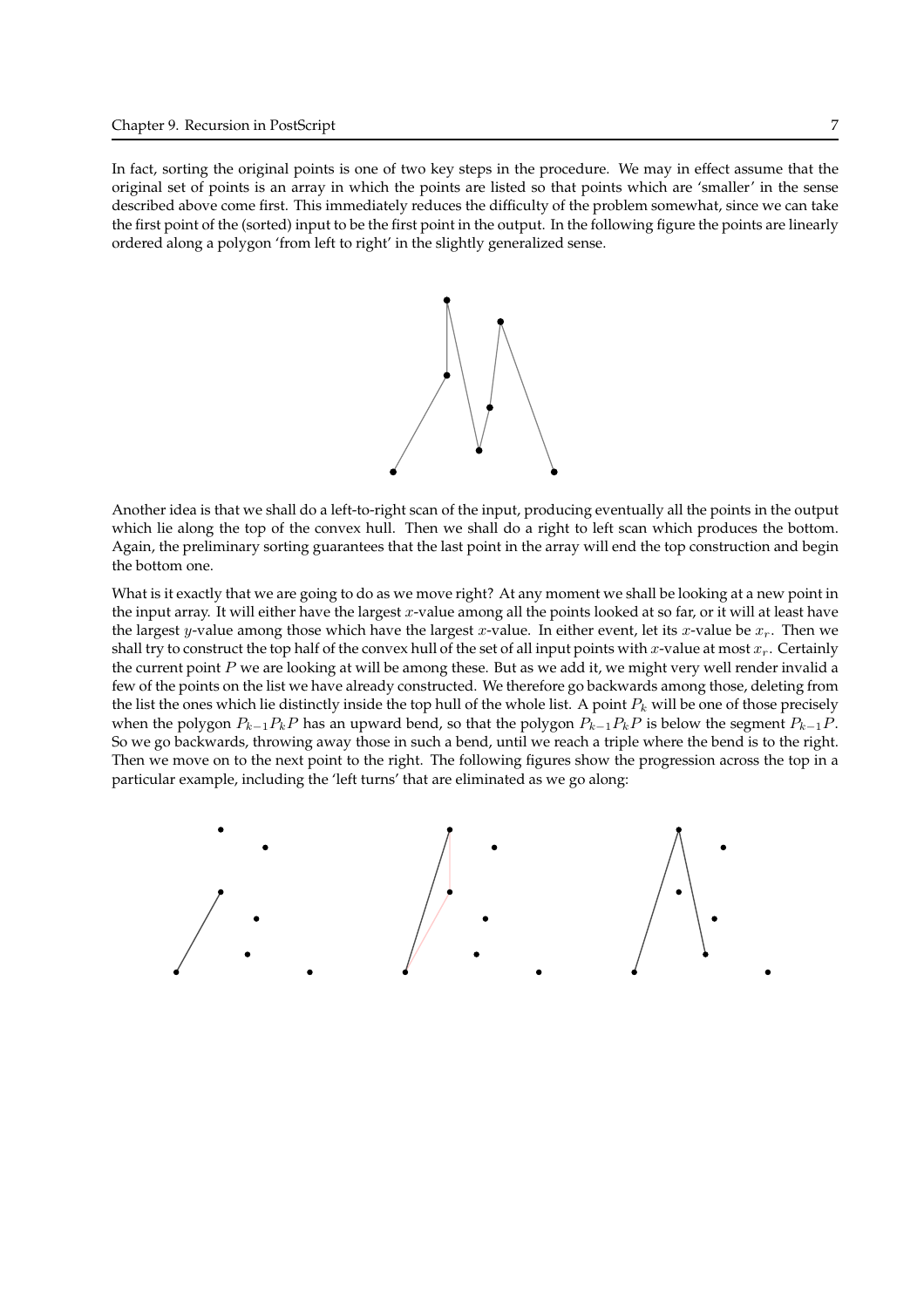

I reproduce below the principal routine for finding the convex hull. It uses routines comp for sorting, vsub which subtracts two vectors, dot to calculate the dot product of two vectors, and vperp which rotates the difference of two vectors counter-clockwise by 90°. The routine /comp tests whether  $(x_0, y_0) < (x_1, y_1)$ . All these are defined internally in hull.inc.

```
% args: an array of points C
% effect: returns the array of points on the boundary of
% the convex hull of C, in clockwise order
/hull { 16 dict begin
 /C exch def
  % sort the array
 /comp C quicksort
 /n C length def
  % Q circles around to the start
  % make it a big empty array
 /Q n 1 add array def
 Q 0 C 0 get put
 Q 1 C 1 get put
 /i 2 def
 /k 2 def
  % i is next point in C to be looked at
  % k is next point in Q to be added
  % [ Q[0] Q[1] ... ]
  % scan the points to make the top hull
 n 2 sub {
    % P is the current point at right
   /P C i get def
   /i i 1 add def
   {
      % if k = 1 then just add Pk 2 lt { exit } if
      % now k is 2 or more
      % look at Q[k-2] Q[k-1] P: a left turn (or in a line)?
      % yes if (P - Q[k-1]) * (Q[k-1] - Q[k-2]) perp >= 0
     P Q k 1 sub get vsub
     Q k 1 sub get Q k 2 sub get vperp
     dot 0 lt {
        % not a left turn
       exit
     } if
```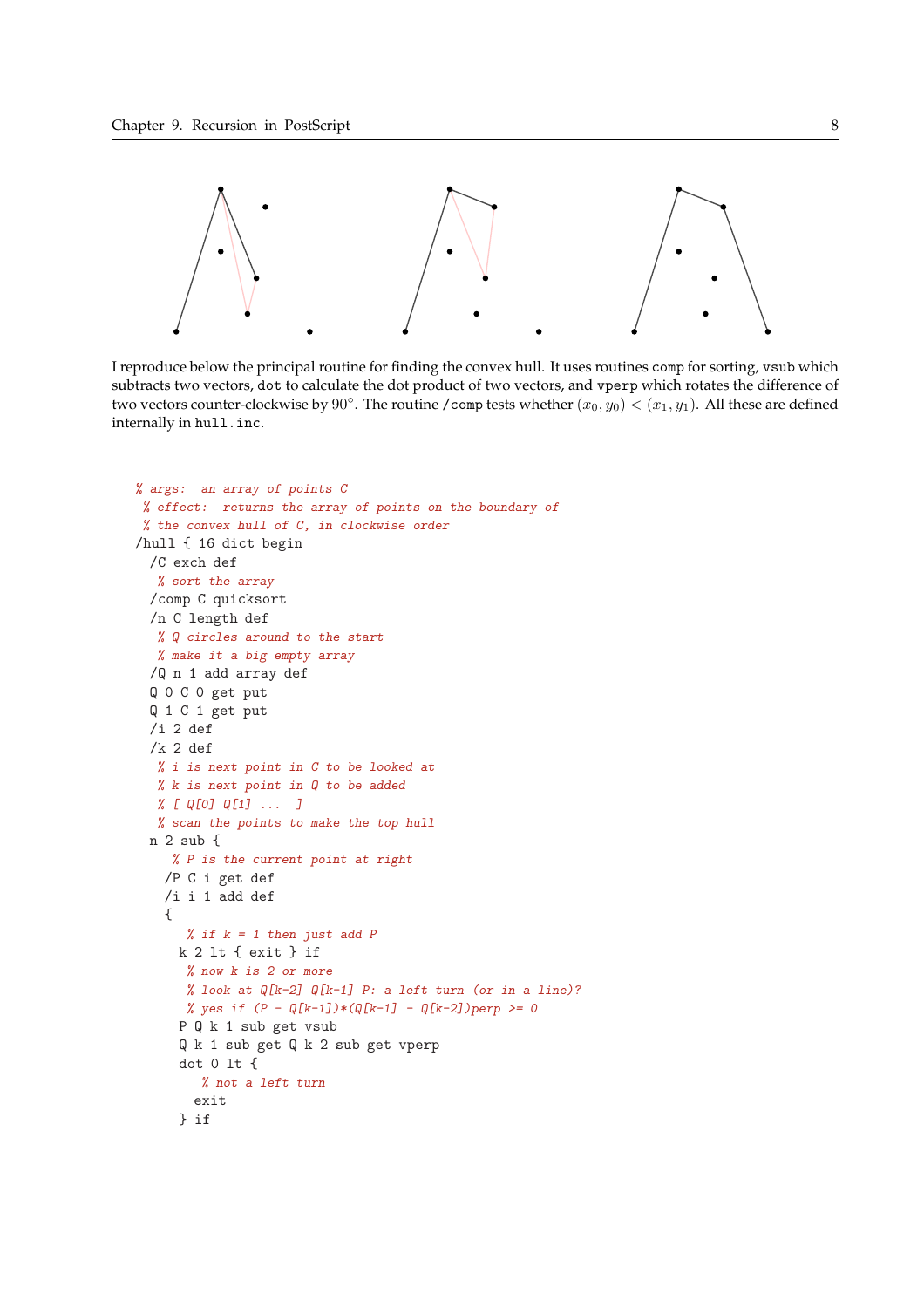```
% it is a left turn; we must replace Q[k-1]/k k 1 sub def
   } loop
   Q k P put
   /k k 1 add def
 } repeat
  % done with top half
  % K is where the right hand point is
 /K k 1 sub def
 /i n 2 sub def
 Q k C i get put
 /i i 1 sub def
 /k k 1 add def
 n 2 sub {
    % P is the current point at right
   /P C i get def
   /i i 1 sub def
   {
      % in this pass k is always 2 or more
     k K 2 add lt { exit } if
      % look at Q[k-2] Q[k-1] P: a left turn (or in a line)?
      % yes if (P - Q[k-1]) * (Q[k-1] - Q[k-2]) perp >= 0
     P Q k 1 sub get vsub
     Q k 1 sub get Q k 2 sub get vperp
     dot 0 lt {
        % not a left turn
       exit
     } if
     /k k 1 sub def
   } loop
   Q k P put
   /k k 1 add def
 } repeat
  % strip Q down to [Q[0] Q[1] \ldots Q[k-2] ]% excluding the doubled initial point
  [ 0 1 k 2 sub {
   Q exch get
 } for ]
end } def
```
# **9.4. Code**

The code for sorting is in sort.inc, that for finding convex hulls is in hull.inc.

### **References**

1. M. de Berg, M. van Creveld, M. Overmars, and O. Schwarzkopf, **Computational Geometry - algorithms and applications**, Springer, 1997. The convex hull algorithm is taken from Chapter 1 of this book. Like many books on the subject of computational geometry, the routines it explains are often more beautiful than practical. Among them, however, are a few useful gems. And the illustrations are, rarely for books on computer graphics, absolutely first rate.